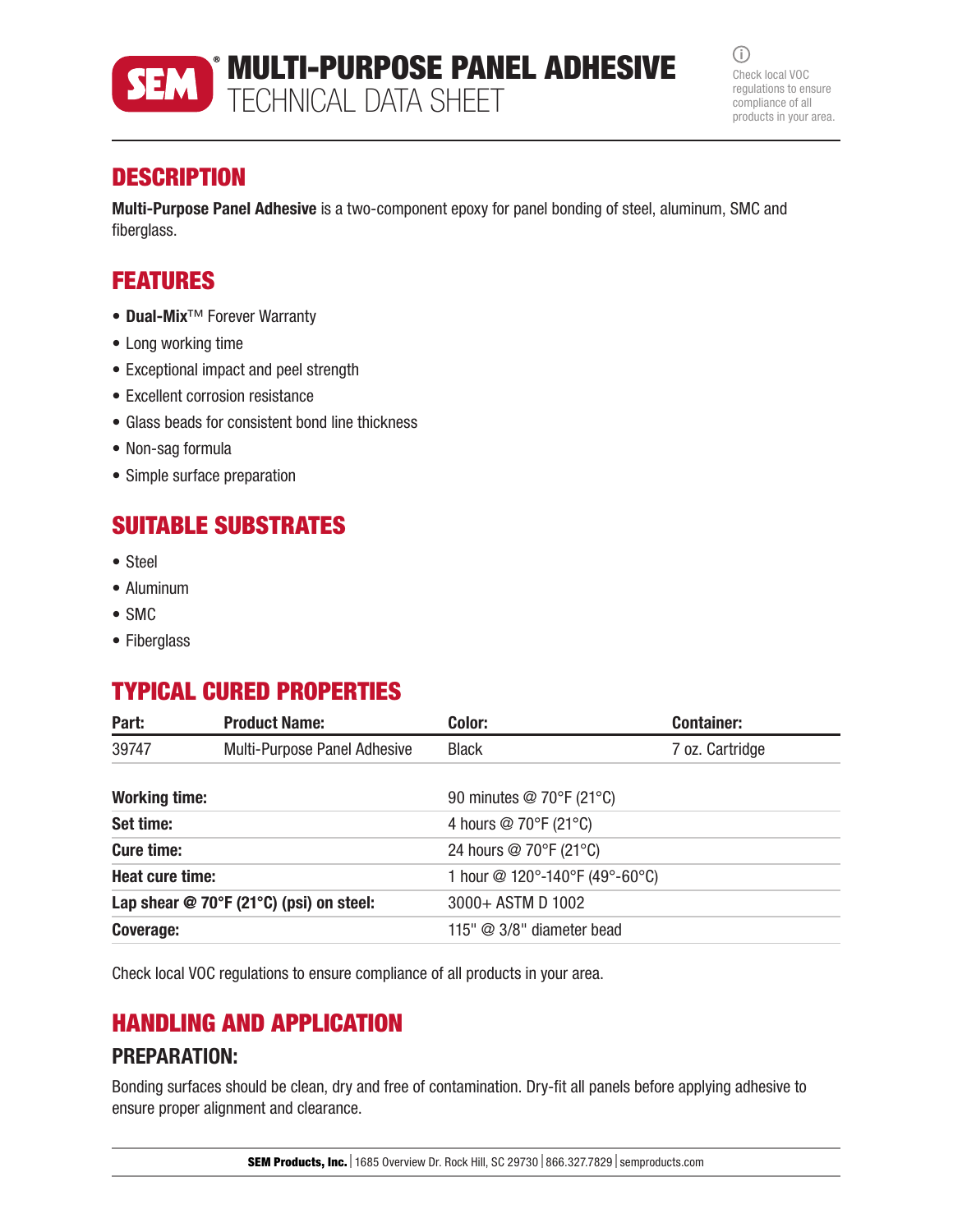#### STEEL AND ALUMINUM:

- 1. Clean surfaces to be bonded with SEM Solve or Zero VOC Surface Cleaner.
- 2. Grind each surface with 36 grit grinding disc at low speed to maintain grinding marks. Do not grind at high speed.
- 3. Re-clean surfaces with SEM Solve or Zero VOC Surface Cleaner if necessary.

#### Note:

Always use lint-free towels when cleaning surfaces to avoid lint and particle contamination.

#### SMC AND FIBERGLASS:

- 1. Clean surfaces to be bonded with SEM Solve or Zero VOC Surface Cleaner.
- 2. Grind each surface with a 36 grit grinding disc at low speed to maintain grinding marks. Do not grind at high speed.
- **3.** Re-clean surfaces with **SEM Solve** or **Zero VOC Surface Cleaner** if necessary. Panel must be completely dry before applying adhesive. Do not saturate exposed fibers.

#### Note:

Always use lint-free towels when cleaning surfaces to avoid lint and particle contamination.

### MIXING:

It is highly recommended that adhesives be dispensed through a static mixer. Once mixed, **Multi-Purpose Panel** Adhesive should achieve a uniform color. Heat build-up during and after mixing is normal.

Place cartridge into 71119 Universal Manual Applicator or 70039 Universal Pneumatic Applicator. Remove retaining nut and red insert. To maintain product quality, replace after use. Prior to installing static mixer, equalize cartridge by dispensing product until both parts flow equally. Install static mixer. Cut tip to desired application size. Dispense 2-3 inches of test material to make certain color is uniform before applying to job.

#### STATIC MIXERS:

| Part: | <b>Product Name:</b>                              | For: | <b>Container:</b> |
|-------|---------------------------------------------------|------|-------------------|
| 70011 | Integral Nut Square Static Mixers 7 oz. Cartridge |      | 6 Pack            |
| 70012 | Integral Nut Square Static Mixers 7 oz. Cartridge |      | 50 Pack           |

## APPLICATION:

Apply product to both bonding surfaces and tool with a spreader or acid brush covering all exposed bare metal. Use enough material to completely fill the joint when parts are clamped. Always follow step by step directions enclosed with cartridge. To assure maximum bond strength, surfaces must be mated within the adhesive's working time.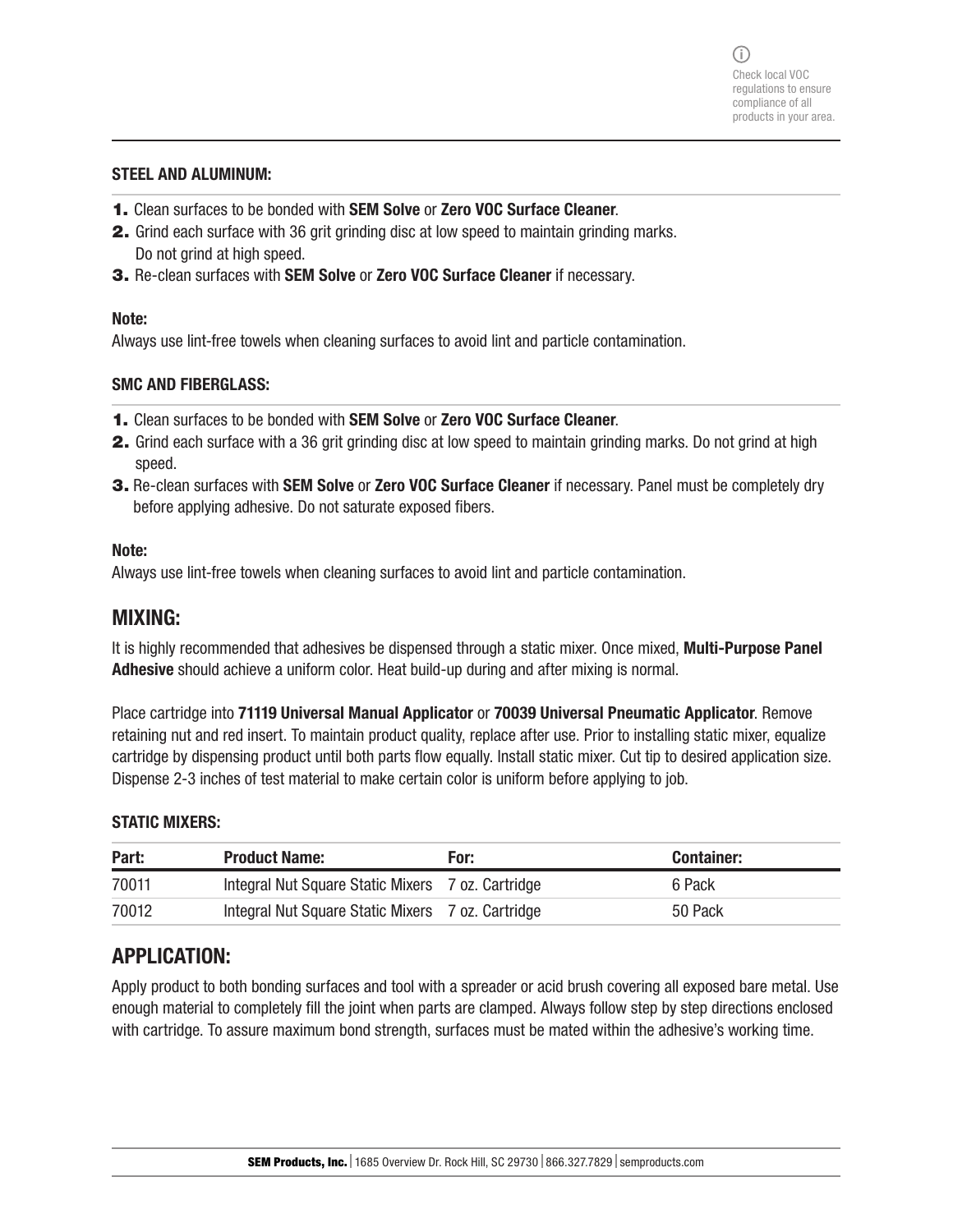#### Note:

Multi-Purpose Panel Adhesive is intended for full panel replacement only. Partial panel replacements may show a bond line or halo due to techniques in workmanship and are not warranted.

### IMPORTANT:

Bonding applications are intended for secondary (cosmetic) panels only. Structural components should never be bonded unless specified by the OEM.

#### DAMPENING MATERIAL:

When replacing door skins, roof skins or quarter panels, Flexible Urethane Foam, Rigid Urethane Foam and Panel Vibration Control Material can be used to replace the OEM dampening material found between the panels and the structural members. Refer to product information for proper selection.

## CURING:

Parts should remain undisturbed between the material's working time and set time. After the set time is achieved, the material has reached handling strength and clamps or screws can be removed. Temperatures below 55°F (13°C) will slow the cure; above 85°F (29°C) will accelerate cure rate. To enhance cure time, heat to 120-140°F (49-60°C) for 1 hour. At 70°F (21°C), Multi-Purpose Panel Adhesive sets in 4 hours and fully cures in 24 hours.

### WELDING:

Multi-Purpose Panel Adhesive is versatile and can be used with traditional welding methods or resistance spot welding techniques while wet when following OEM recommendations. Remove excess adhesive prior to welding.

### Note:

Prior to welding apply Weld-Thru Primer or Copperweld™ Weld-Thru Primer on any area where adhesive will not be present. Allow weld-thru primer to fully dry.

## CLEANUP:

It is important to clean up excess adhesive from the work area and application equipment before it cures. Use appropriate cleaning materials compliant with VOC regulations in your area. Keep containers tightly closed after use. Multi-Purpose Panel Adhesive is flammable when exposed.

## STORAGE:

Multi-Purpose Panel Adhesive should be stored in a cool dry place with adequate ventilation away from heat, sparks and flames. The shelf life for **Multi-Purpose Panel Adhesive** is 2 years when stored at 40-77°F (4-25°C). Exposure above room temperature will reduce shelf life.